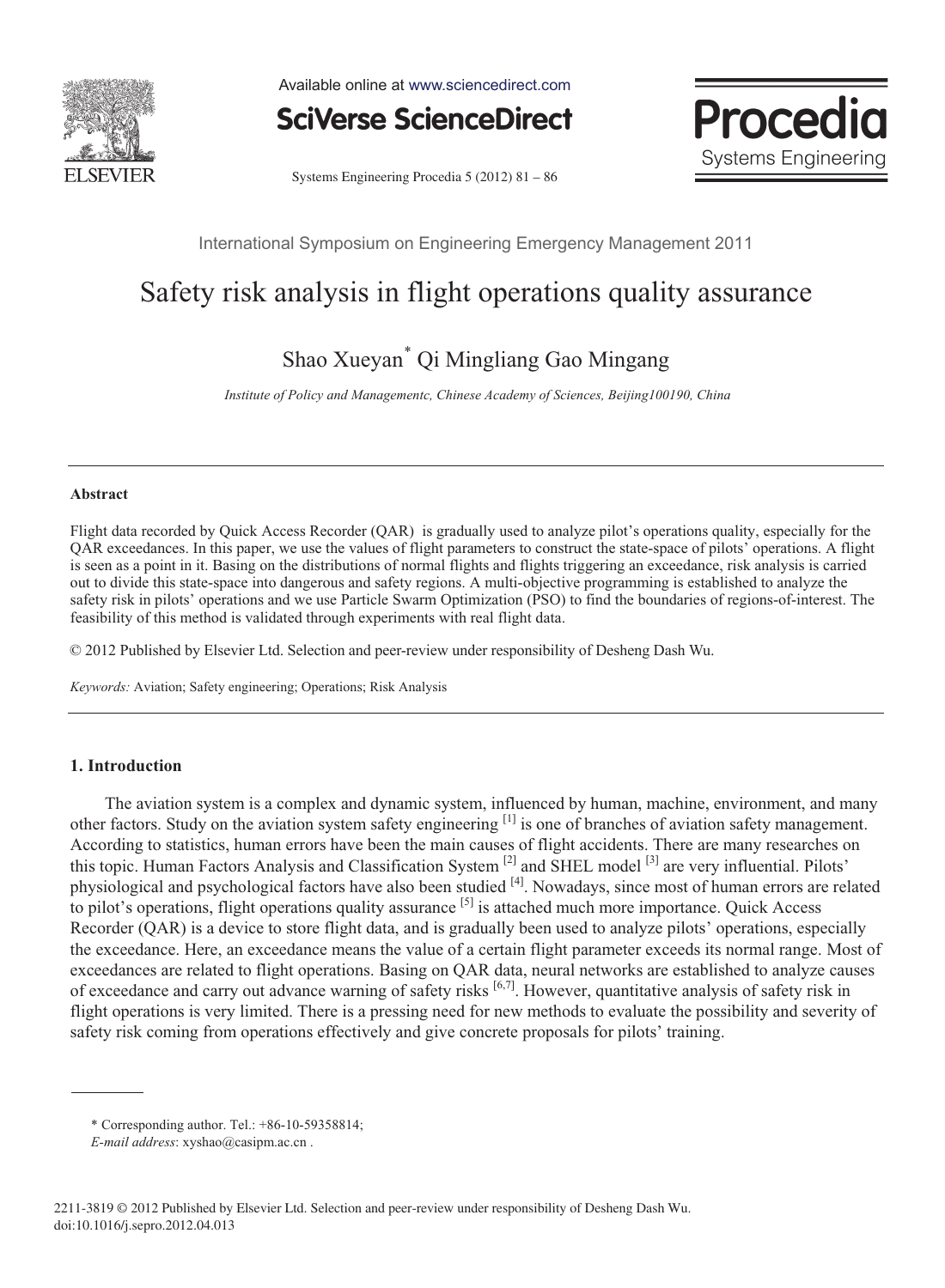### **2. Problem description**

During the flight, pilots need to coordinate the control of airplane's speed, heading, roll and pitch, etc. The mismatch in operations may cause an exceedance. The problem is how to find the boundaries of dangerous and safe operation regions. A valuable region should contain a strong majority of one particular class, normal or abnormal, and include at least some pre-specified number of flight samples.

We use some concepts of rough set theory  $^{[8]}$  to illustrate our problem. OAR records can be reworked into a data table, whose columns are labelled by attributes and rows are labelled by objects of interest. Here, the objects are flight samples. We also distinguish two classes of attributes, called condition and decision attributes. The condition attributes represent flight parameters, such as pilot's operations, environmental factors etc. We use the decision attribute to indicate whether an exceedance occurs. Our thinking on this problem is similar to the supervised discretization.

### **3. Model establishment**

The list of symbols appearing in this model is shown below:

 $N$ : the sample size of flights;

 $k$  : the  $k<sub>th</sub>$  factor related to a certain QAR exceedance,  $k=1,2,...K$ ;

 $B_k^l$ : the  $l_{th}$  boundary on the  $k_{th}$  factor, which are decision variables;

 $L_k$ : the maximum number of boundaries of the  $k_{th}$  factor,  $k=1,2,...K$ , which is given by the safety manager;

 $max(k)$ : the maximum of the  $k_{th}$  factor;

 $min(k)$ : the minimum of the  $k<sub>th</sub>$  factor;

 $\theta_1$ : the threshold of high-risk region. If the ratio of QAR exceedance is above or equal to  $\theta_1$ , this region is a high-risk one. It is given by the safety manager;

 $\theta_2$ : the threshold of low-risk region. If the ratio of QAR exceedance is below  $\theta_2$ , this region is a low-risk one. It is given by the safety manager;

 $m(B_k^l)$ : the number of high-risk regions according to a certain partition;

 $n(B_k^l)$ : the number of low-risk regions according to a certain partition;

 $M_i(B_i^l)$ : the number of flights in the  $i_{th}$  high-risk region,  $i = 1, ..., m$ ;

 $N_j(B_k^l)$  the number of flights in the  $j_{th}$  low-risk region,  $j = 1, ..., n$ ;

 $S_i(B_k^l)$ : the number of normal flights in the  $\dot{t}_{th}$  high-risk region,  $i = 1, ..., m$ ;

 $D_i(B_k^i)$ : the number of QAR exceedances in the  $j_{th}$  low-risk region,  $j = 1, ..., n$ ;

 $p_i(B_k^l)$ : the misclassification rate of the  $i_{th}$  high-risk region,  $p_i(B_k^l) = S_i(B_k^l)/M_i(B_k^l)$ ,  $i = 1,...,m$ ;

 $q_j(B_k^j)$ , the misclassification rate of the  $\dot{J}_{th}$  low-risk region,  $q_j(B_k^l) = D_j(B_k^l)/N_j(B_k^l)$ ,  $j = 1,...,n$ .

The model is established to find out the boundaries of dangerous operations and safe operations.

(MOP) min 
$$
(\sum_{i=1}^{m} \frac{M_i(B_k^l)}{N} \times (p_i(B_k^l))^{\alpha}, \sum_{j=1}^{n} \frac{N_j(B_k^l)}{N} \times (q_j(B_k^l))^{\beta}, \frac{m(B_k^l) + n(B_k^l)}{N})^T
$$
  
\n*s.t.* min(k)  $\lt B_k^l \lt max(k)$   $\forall l \le L$  (2)

The first objective aims to minimize the misclassification rates of high-risk regions. The second objective aims to minimize the misclassification rates of low-risk regions. We are interested in regions with lower misclassification rates and more flight samples. So the ratio of sample size of a certain region to the total sample size of flights is used as the weight. Here,  $\alpha$  and  $\beta$  are used to control the change rates of regions' misclassification rates. The third